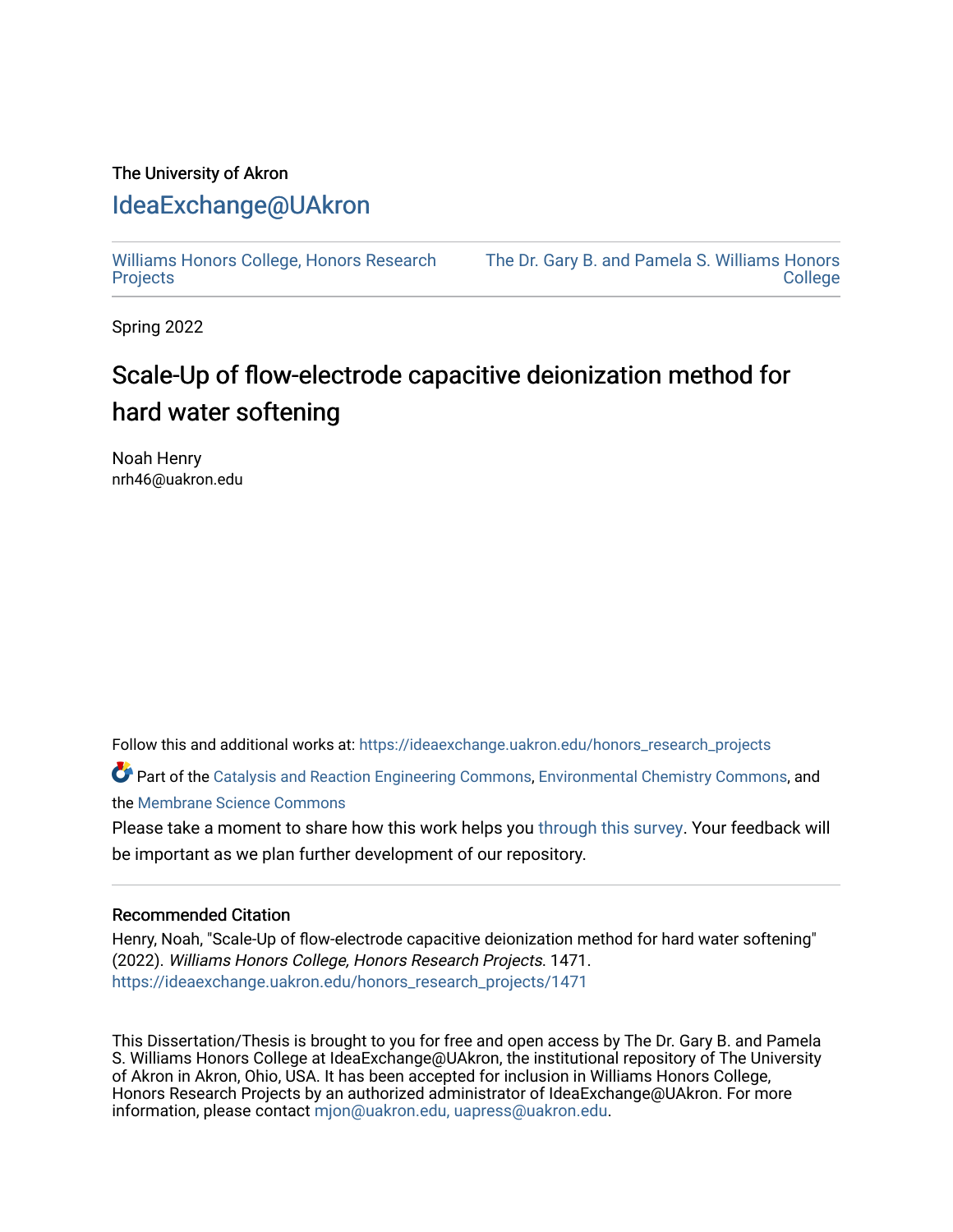# Scale-up of flow-electrode capacitive deionization method for water softening

4200:497

Noah R. Henry



The University of Akron March 18<sup>th</sup>, 2022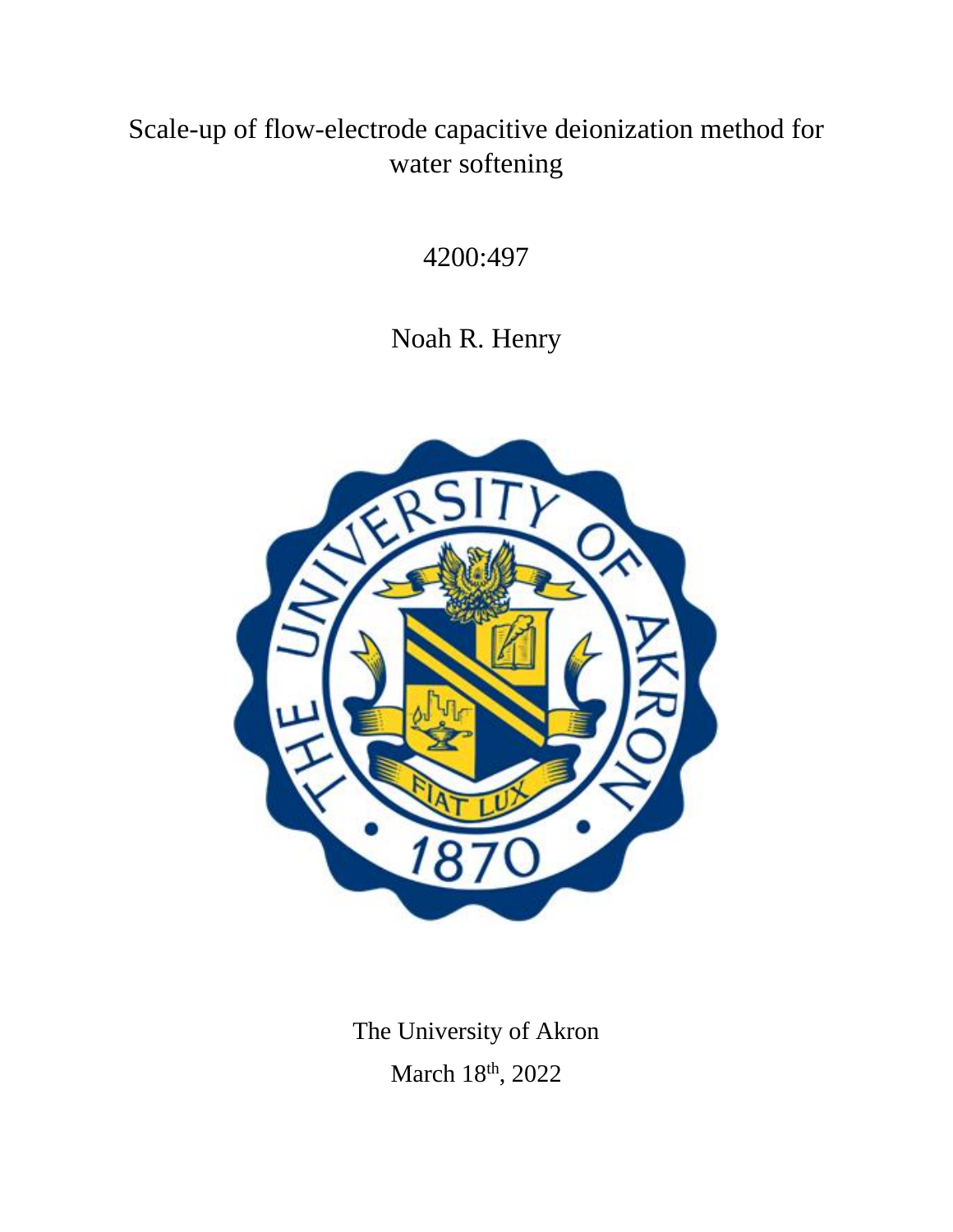#### **Abstract**

This study's purpose is to further document a capacitive deionization design that could be capable of purifying  $H_2O$  at a household scale where clean water is otherwise unobtainable in applicable regions of the world. The hypothesis behind this study was continuously larger scaled electrochemical cell-units would increase their water softening capabilities in sustainable fashion. The trend at which performance will scale is currently unknown. The units studied were constructed using graphite plates, anion exchange membranes, cation exchange membranes, and Teflon channels. Three streams, two being CaCl<sub>2</sub> solutions in DI  $H_2O$  (one being concentrated with CaCl<sub>2</sub> and the other purified of it) and one being an iron/sodium electrolyte, were fed through the unit via peristaltic pumps. Observations were recorded using a conductivity probe and voltammetry equipment. In this study, a 4-cell and a 5-cell unit were observed. When a voltage of 1 V/cell was applied to the 4-cell unit, conductivity of the softened stream dropped by 60 μS/cm. Raising voltage to 2 V/cell, conductivity dropped by 98 μS/cm. The 5-cell unit showed conductivity drops of 120 μS/cm and 269 μS/cm when 1 V/cell and 2 V/cell were applied, respectively. Studies are recommended to continue with larger units to work towards household-scale.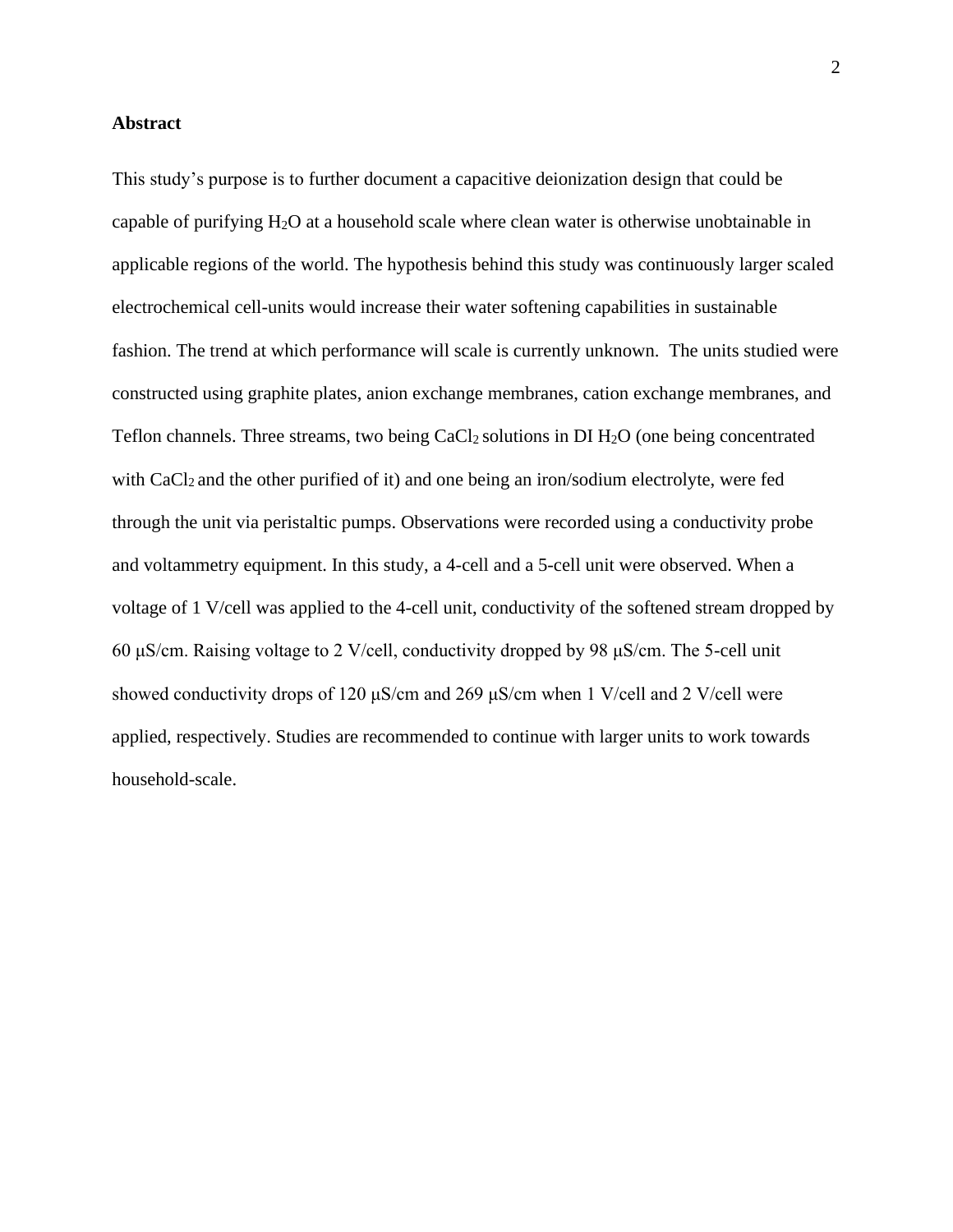#### **Executive Summary**

Fresh water scarcity has been an increasing concern over the last few decades <sup>[1]</sup>. The increased concern stems from industrial and agricultural expansion, climate change, and dramatic population increase  $\left[1\right]$ . Thus, it is imperative that extensive work into cheap and efficient water desalination techniques is conducted to aid humanitarian efforts globally as fresh water becomes increasingly difficult to obtain by regular means in many parts of the world [1].

The purpose of this study was to build upon a previous study by The University of Akron in which a single-cell unit was constructed with the intention of creating drinkable water from a stream concentrated with hard water ions, such as calcium or magnesium <sup>[2]</sup>. This current study was an attempt to create increasingly scaled-up versions of this unit in which there would be not one, but multiple cells within the unit. Prior to this study, not much was known about how unit performance would scale with voltage or cell count. It was only known that these properties would increase effectiveness through increased electrical force and the number of passes the streams will take through the unit, but these exact relations are unknown. The goal of this study is to gather data that will aid future efforts in developing models and equations to accurately predict cell performance.

The performance of these units was observed in various ways to measure their efficiency and overall effectiveness. Tests were performed to observe the rapidness of ion migration away from the softened stream, the behavior/response of the unit to a change in electrical potential, and a comparison of total ion concentrations before and after running the tests. The tests conducted in this study observed these aspects of a 4-cell unit and a 5-cell unit over a constant period of 5 minutes.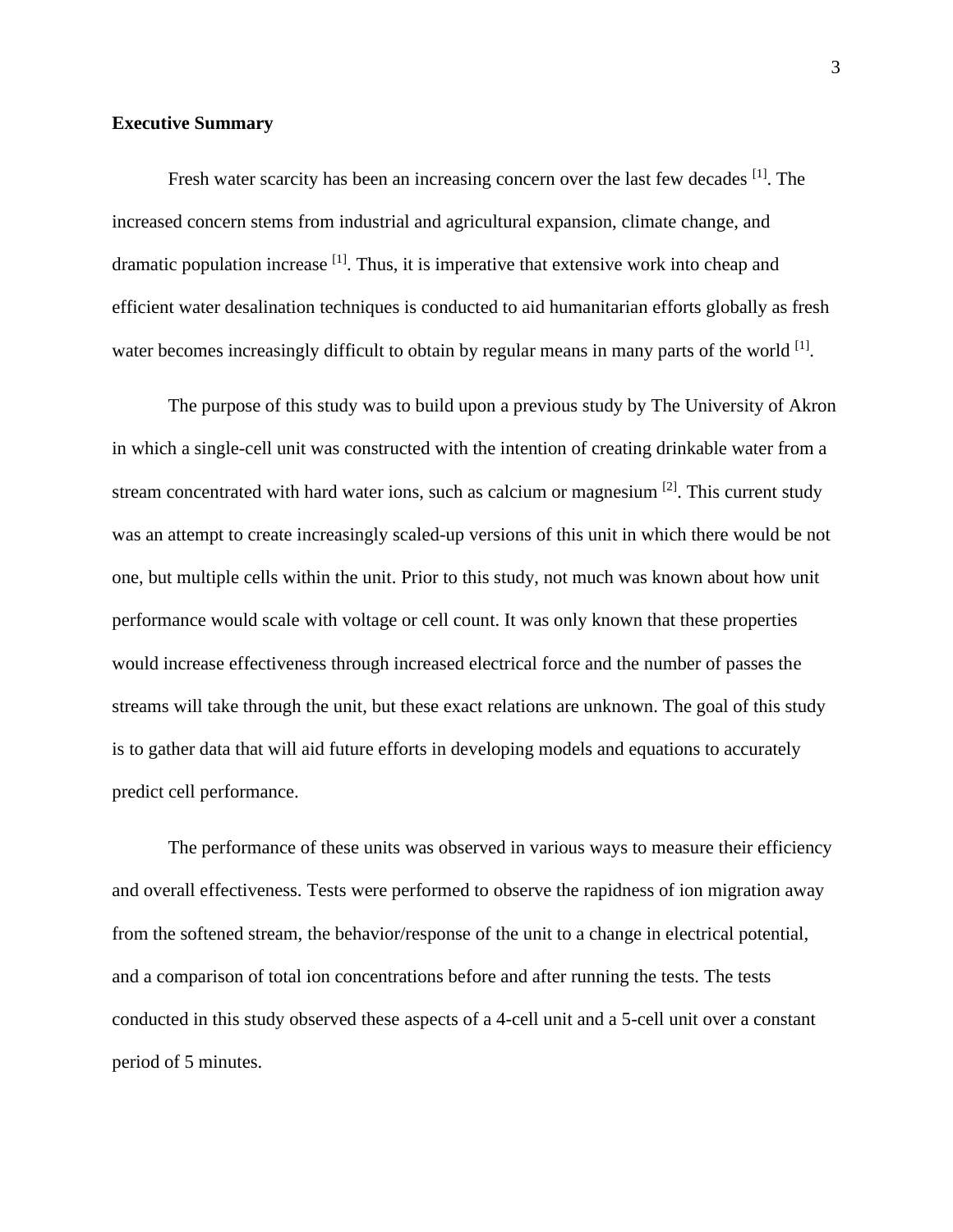The tests were conducted sequentially with a hand-constructed unit made from layers of anion exchange membrane, cation exchange membrane, graphite plates, and Teflon channels all sealed together via waterproof silicone sealant. The unit was then fed three separate streams via peristaltic pumps: two hard water streams and a single electrolyte stream. The full explanation of this apparatus can be found in the body of this report.

Upon conclusion of the experiments, it was determined that, at this current scale, water softening performance scales adequately. Applying a voltage of 1 V/cell across the 4-cell unit resulted in a change in conductivity  $(\Delta \sigma)$  of approximately 60  $\mu$ S/cm in the softened stream. When 2 V/cell was applied, the 4-cell unit yielded a  $\Delta\sigma$  of 98  $\mu$ S/cm. Further scaling to the 5-cell unit continued to raise ion migration efficiency. When 1 V/cell was applied to the 5-cell unit, the softened stream showed a  $\Delta\sigma$  of 120  $\mu$ S/cm. Even further, the 5-cell unit increased its effectiveness of  $\Delta\sigma$  to 269 μS/cm over the allotted 5 minute period. It was also noted that electrical current through the cell would drop off dramatically from the beginning of the test until approximately 30 seconds into each trial – where the current flattens to a constant approximate value. This behavior shows that ion migration intensity begins very high relative to the steadystate level seen shortly after startup, then sharply decreases until a fairly constant rate is observed.

It is recommended to continue scaling the unit with increasing cells for as long as necessary to reach a capacity that can provide clean water to an entire household. During this study, the near-linear increase of  $\Delta\sigma$  over all 4 tests has shown to be promising. From these results, it is hypothesized that this behavior will continue with the addition of more cells and higher voltage over time until internal electrical resistance begins to show an effect. It is also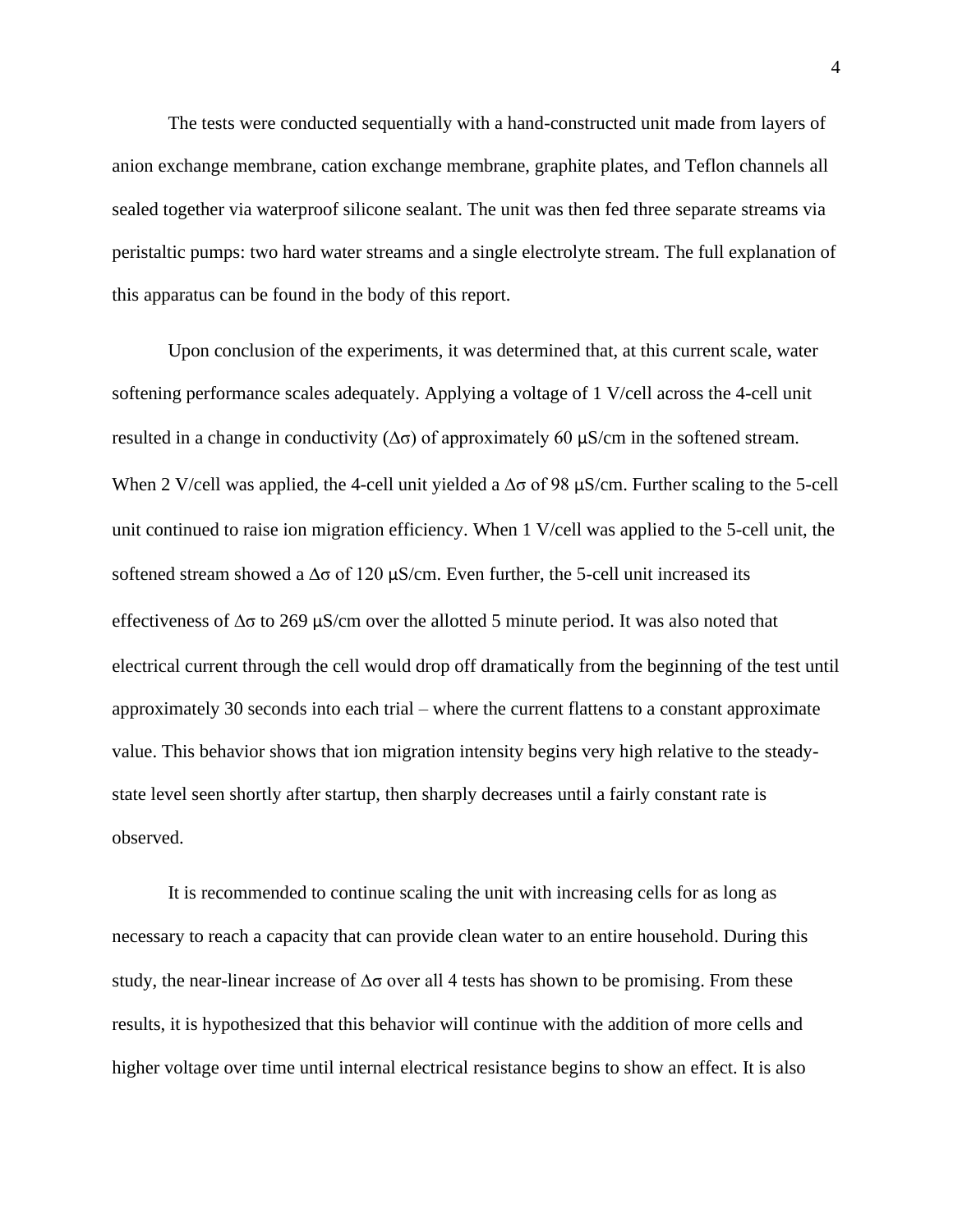recommended to seek an alternative to the silicone sealant used for the construction of this unit. The sealant's purpose is to prevent skewed results via chamber leakage or chamber mixing. However, the sealant utilized proved difficult to work with in the given setting. If the recommendations are taken, it is hypothesized that this multi-cell unit design can be scaled large enough to become an economically feasible household water purification device for communities in need of consumable water.

Over the course of this study, many skills have either been strengthened or newly developed. My knowledge and clarity on capacitive deionization methods have significantly increased, alongside my ability to adequately manage time under short timetables while still producing meaningful results. Project management skills and confidence were also strengthened, as the project maintained its predicted timeline. Moving forward, the results of this project prove that this cost-effective water purification technique is feasible at scales larger than just a single cell. If studies continue, society will have an opportunity to reap the benefits of this method – drastically improving the quality of life for communities around the world in which drinkable water is inaccessible.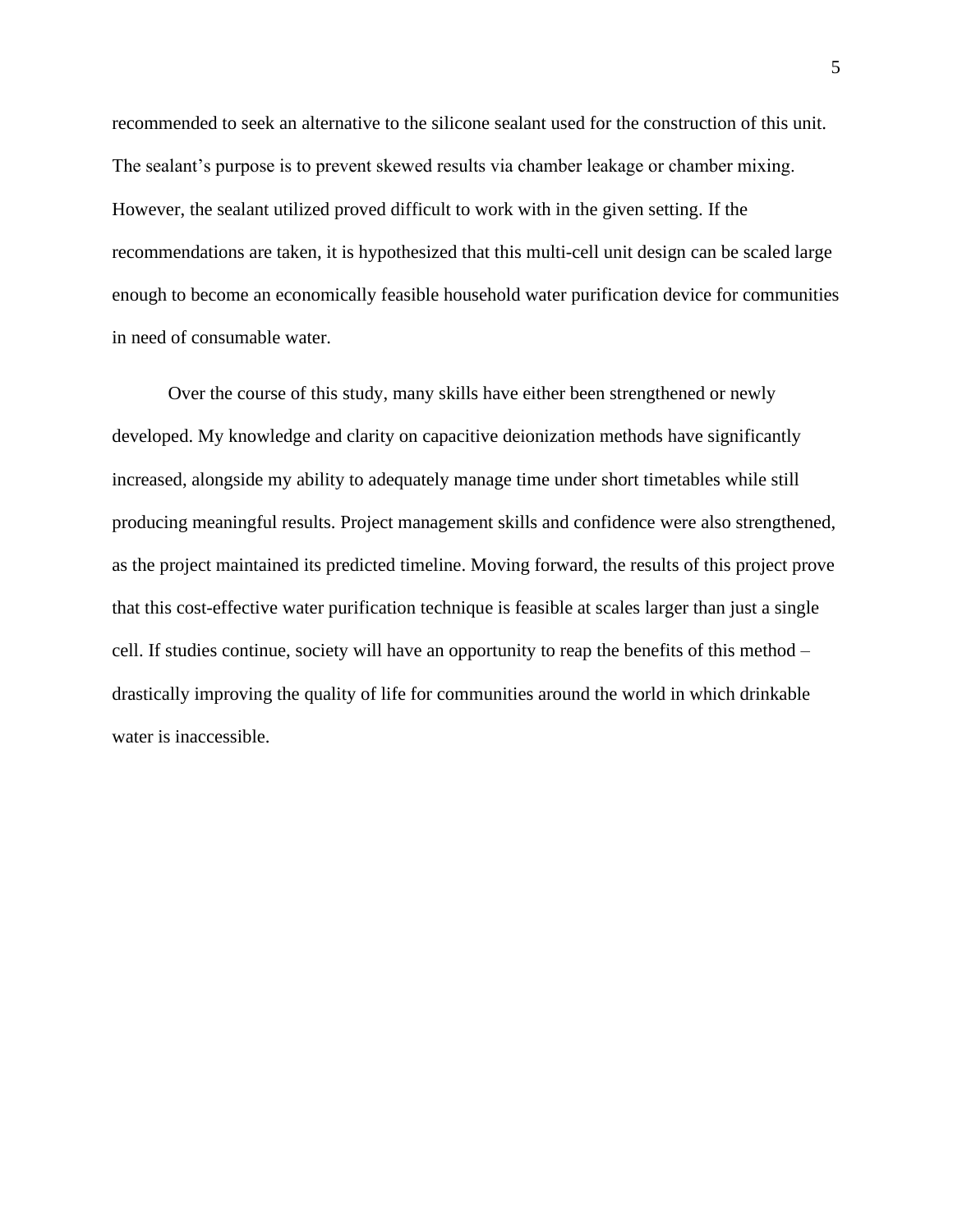#### **Introduction & Background**

Fresh water scarcity has been an increasing concern over the last few decades due to ever-increasing populations, expanding industrialization, agriculture, and climate change <sup>[1]</sup>. In previous studies <sup>[2]</sup>, a new low-cost, efficient, and safe electrochemical process has been created that allows for the desalination of hard water. The overall goal of this new study is to scale-up the version of the cell created in the previous study and observe its performance. Scaled-up chemical processes have been observed to behave in ways differentiating from a small-scale experiment as certain phenomena become more impactful as the process grows in magnitude. If the performance of the larger cell unit maintains or shows comparable efficiency to the single cell studied previously, the outcome could result in the future distribution of this cell unit to homes and communities in places where fresh drinking water is not adequately accessible. The main motivation behind this project is a humanitarian effort to provide a means of creating fresh water to those who are unable to easily obtain it. This study attempts to build on the research that precedes it <sup>[2]</sup>. The methodology of this project is, in short, to construct a larger-scale cell unit and observe its performance so it's efficiency can be later compared to that of its single cell counterpart. The tests and observations taken are to be as similar as possible to those conducted with the previous study to maintain consistency throughout the project. It is believed that applying larger voltages will lead to better performance due to a stronger electrical force – inducing stronger ion migration. It is also believed that increasing cell count within the unit will increase performance by increasing the number of passes the water takes through the unit. However, as cell count increases, it is anticipated that internal electrical resistance can begin to have a negative effect on performance. An actual trend has not yet been observed. This study is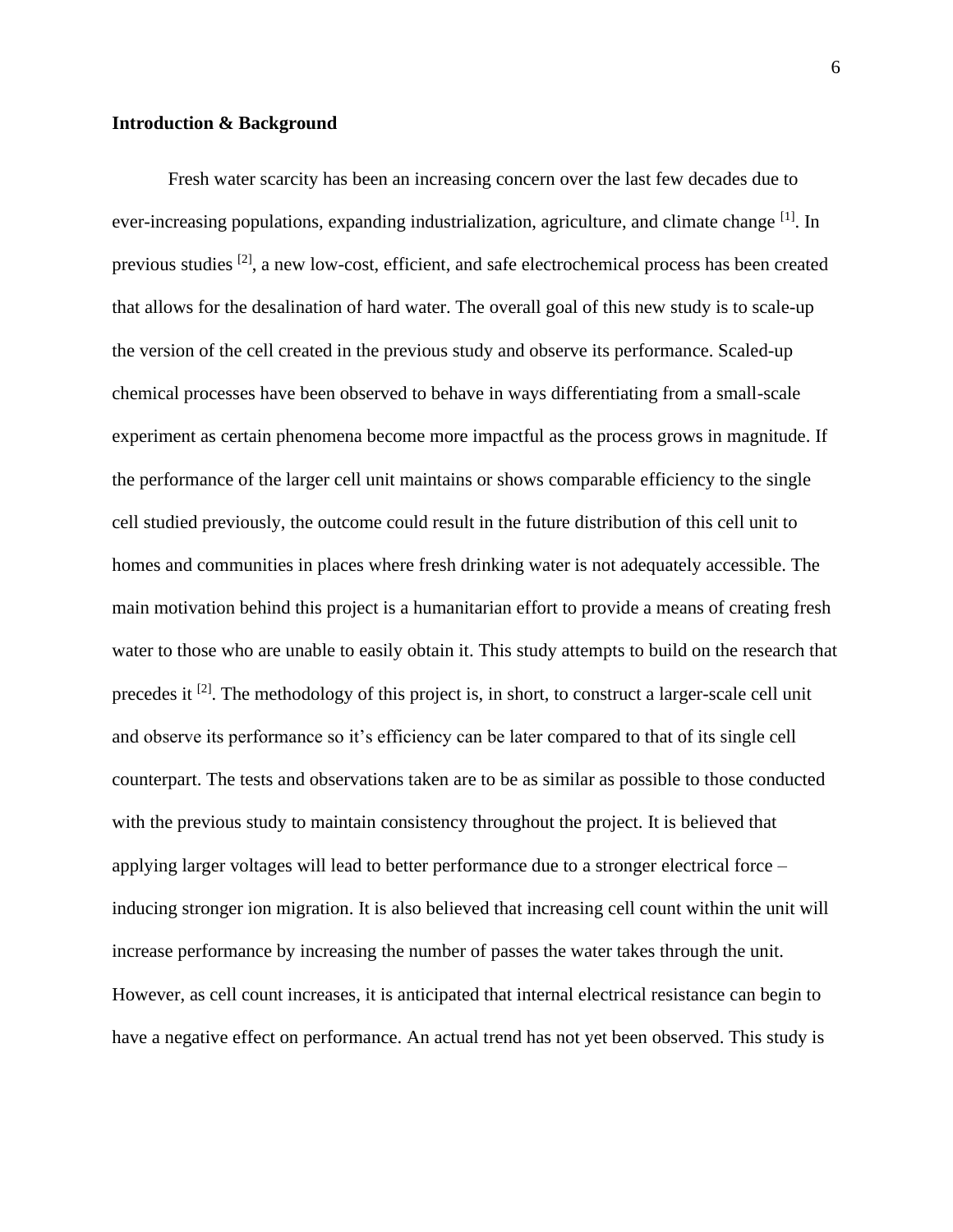an effort to gather more data to help identify trends in scaling and help develop equations that can relate unit performance to these characteristics.

#### **Experimental Methods**

The preparation of the cell unit involves iron (III) chloride, iron (II) chloride tetrahydrate, sodium chloride (NaCl), anion exchange membrane (AEM, Fumasep FAS-PET-130), cation exchange membrane (CEM, Fumasep FKS-PET-130), and carbon cloth (ELAT, hydrophilic). The redox couple was prepared by one simple electrochemical method utilizing a self-designed redox generation battery cell. The cell itself was comprised of an anode and a cathode, which were comprised of a current collector (graphite plate and carbon cloth) and a liquid electrolyte. The liquid electrolyte contained 20 mL deionized water, 50 mM FeCl<sub>3</sub>, 50mM FeCl<sub>2</sub>, and 200 mM NaCl fully dissolved. The anode and cathode were separated by membranes of varying quantity – forming 4 total chambers. The initial tests involved a chamber sequence as follows: Anode Plate (for electrolyte), Chamber 1, Cation Exchange Membrane (CEM) #1, Chamber 2, Anion Exchange Membrane (AEM), Chamber 3, CEM #2, and Cathode Plate (for electrolyte). This is the organization of a single-cell unit. Each layer of the design is sealed together using a waterproof silicone sealant. The tests conducted in this study involved multiple cells within the unit, meaning that Chambers 2 and 3 make multiple passes along an increasing number of exchange membranes. However, the concept of the cell unit is consistent throughout and can be observed in Figures 1 and 2.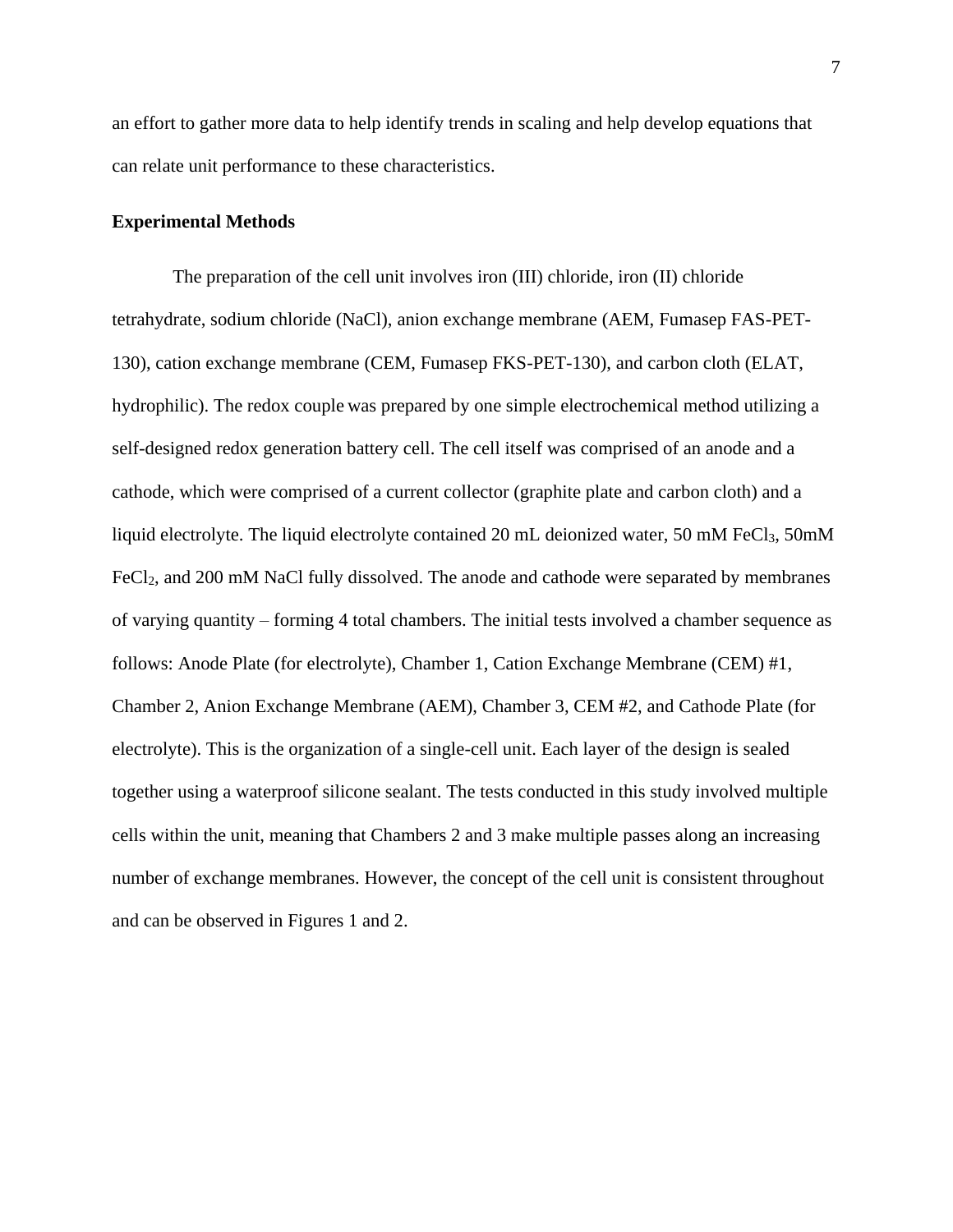

*Figure 1 – Simplified illustration of a single unit cell.*



*Figure 2 – Illustration of 4-cell unit.*

The electrolyte redox couple was circulated between the electrodes in Chamber 1 and Chamber 4. Two 5 mM Calcium chloride (CaCl<sub>2</sub>) in DI  $H_2O$  solutions were circulated separately via two peristaltic pumps in Chamber 2 and Chamber 3. Chamber 2 was considered the desalinized stream whereas Chamber 3 was considered the brine stream (to be salinized). The schematic of an individual cell is illustrated in Figure 3, and the design of this unit was inspired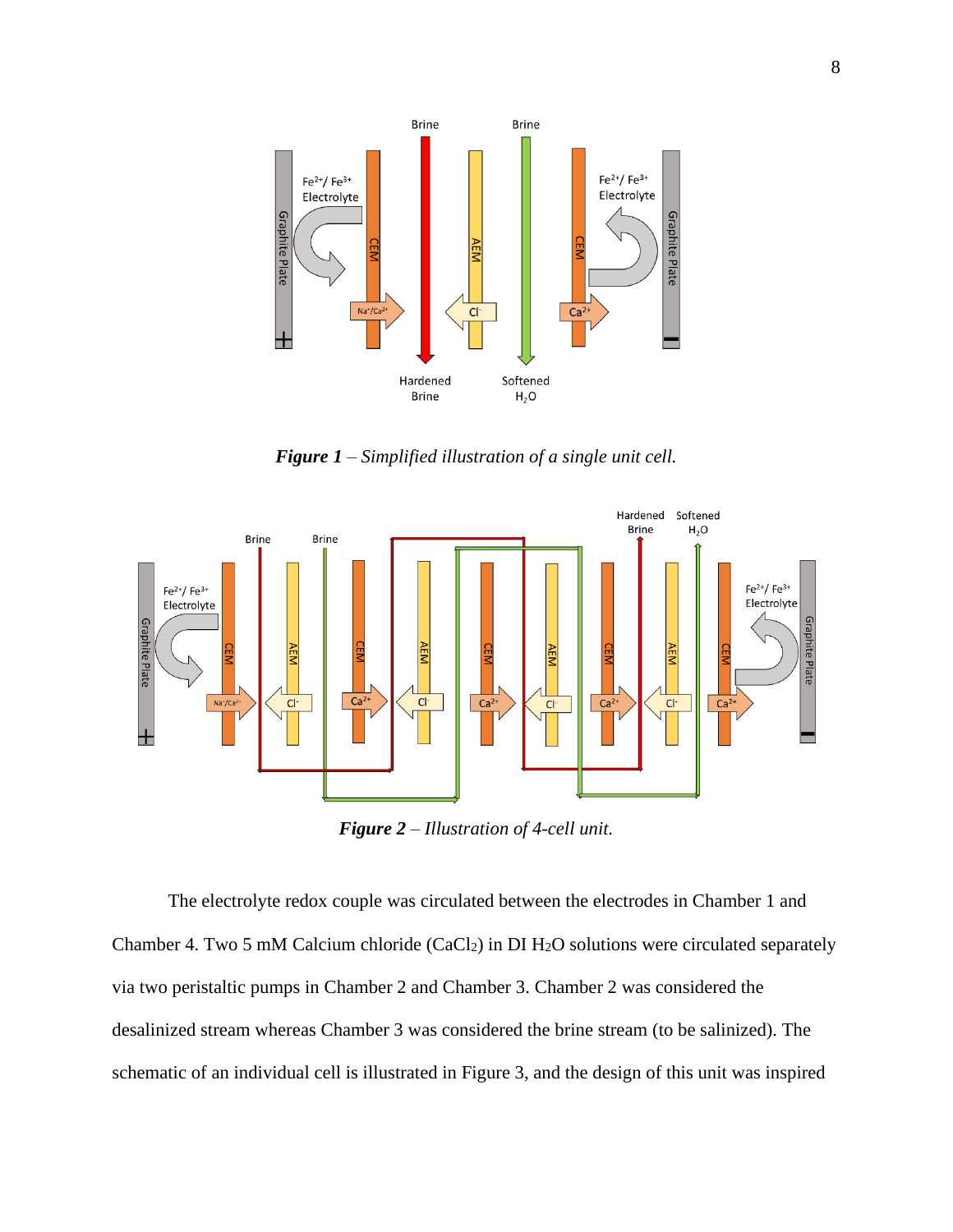by previous studies <sup>[3]</sup>. All tests conducted as a function of time were held at a constant  $t_{\text{max}} =$ 300 s (5 min).



*Figure 3 – Detailed schematic of single unit cell. [3]*

The movement of ions away from the desalination stream into the redox and brine chambers are as follows [2]:

$$
Ca^{2+}(Desalt) \rightarrow CEM \rightarrow Positive \: Electrolyte
$$
 (1)

$$
CL^{-}(Desalt) \rightarrow AEM \rightarrow Brine Stream
$$
 (2)

$$
Na^{+} + Ca^{2+} (Negative \, Electrolyte) \rightarrow \, CEM \rightarrow Brine \, Stream \tag{3}
$$

This ion migration allows for the constant replenishment of the redox couple, allowing the cell unit to desalinate a stream until a desired conductivity is reached. Methods of observation for desalination performance remained the same as the previous study. To obtain quantitative data, the conductivity of the  $CaCl<sub>2</sub>$  solution flowing through Chamber 2 and Chamber 3 were monitored using a conductivity meter. Observing the conductivity change of the desalinized stream will show the overall change in  $Ca^{2+}$  and Cl ion concentration over the allotted time period – proving the unit's degree of effectiveness.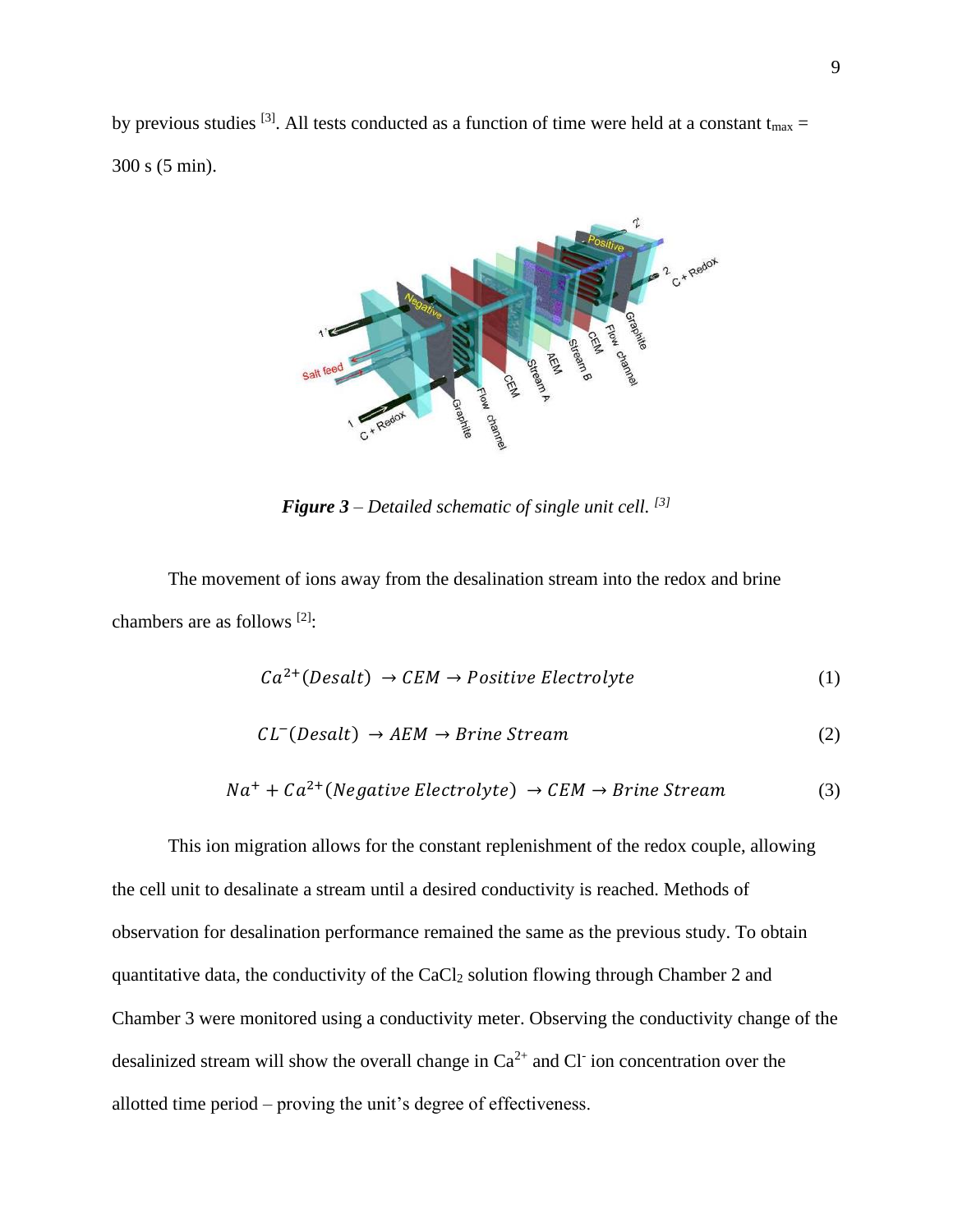The current through the cell and electrolyte (both as a function of electrical potential and time) were recorded via the use of voltammetry equipment. The current density through the cell directly corresponds to ion migration intensity. Observing this quantity over time allowed for further assessment of the unit's effectiveness. Monitoring current density as a function of electrical potential had shown the cell can react to voltage change. This change proved that the current through the cell is caused by ion migration and that applying voltage to the cell was the trigger to said ion migration – resulting in a desalinized water stream. Regarding the redox couple, measuring the current through it while changing electrical potential was meant to find evidence of necessary redox reactions ( $Fe^{3+} \rightarrow Fe^{2+}$ ,  $Fe^{2+} \rightarrow Fe^{3+}$ ) that allowed ion migration to continue. Peaks in the redox curve are signals of successful redox reactions.

In the previous study  $^{[2]}$  observing a single cell, its performance was measured by calculating the average salt removal rate (ASRR in  $g_{CaCl2}/(mol_{Electrolyte}\text{-}hr)$ ), the salt removal capacity (SRC in  $g_{CaCl2}/(mol_{Electrolve})$ ), and the overall energy consumption (E in kJ/mol). Their respective values were calculated using the equations below  $[2]$ . However, due to time constraints and experimental limitations, the unit cell's performance was observed via raw data from tests measuring conductivity vs. time, current vs. electrical potential, and current vs. time.

$$
ASRR = \frac{(C - C_0) * V_{CaCl2} * M_{CaCl2}}{C_{electrolyte} * V_{electrolyte} * t}
$$
\n
$$
\tag{4}
$$

$$
SRC = \frac{(C - C_0) * V_{CaCl2} * M_{CaCl2}}{C_{electrolyte} * V_{electrolyte}}
$$
\n
$$
(5)
$$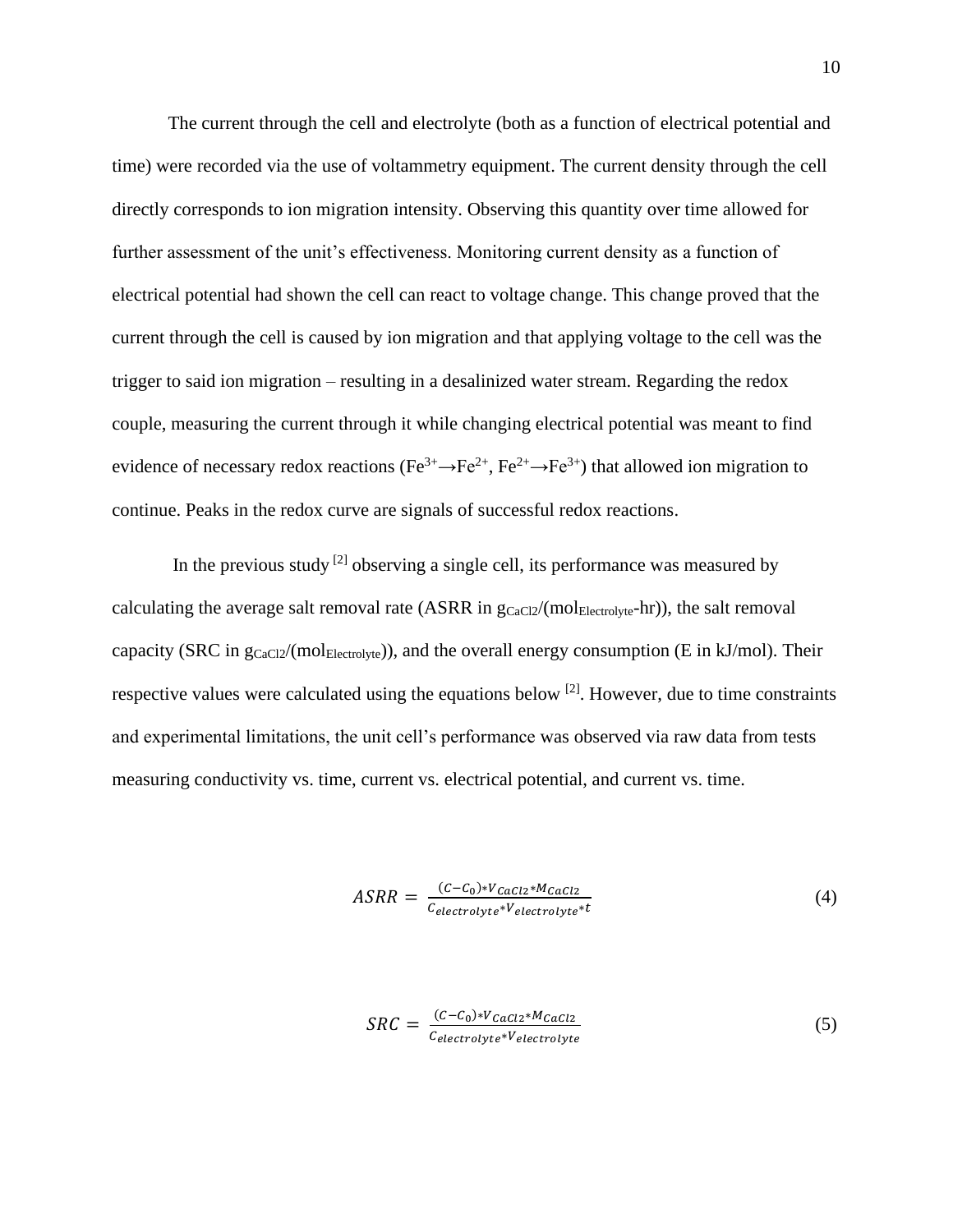$$
E = \frac{I*V*t}{(C-C_0)*V_{cac12}}\tag{6}
$$

In the above equations, C and  $C_0$  are the final and initial concentrations (mol/L) of the stream in Chamber 2,  $V_{CaCl2}$  is the total volume of the stream inside of Chamber 2,  $M_{CaCl2}$  is the molar mass of CaCl<sub>2</sub>, C<sub>electrolyte</sub> is the molar concentration (mol/L) of electrolyte, V<sub>electrolyte</sub> is the total volume of the flowing electrolyte, t is the time, I and V is the current and voltage, respectively, which can be obtained directly from the electrochemical tools used. All concentration data for each test was derived from all conductivity measurements taken throughout the trial.

#### **Data & Results**

The study began with observing the behavior of a 4-cell unit utilizing all components mentioned above. When applying 1 V/Cell, the magnitude of change in conductivity,  $\Delta \sigma$ , of the CaCl<sub>2</sub> solution in the desalinated stream was approximately 60  $\mu$ S/cm over the 5 minute duration of the test and can be seen in Figure 4. The magnitude of  $\Delta\sigma$  increased to approximately 98 μS/cm with a voltage increase to 2 V/Cell and can be seen in Figure 5.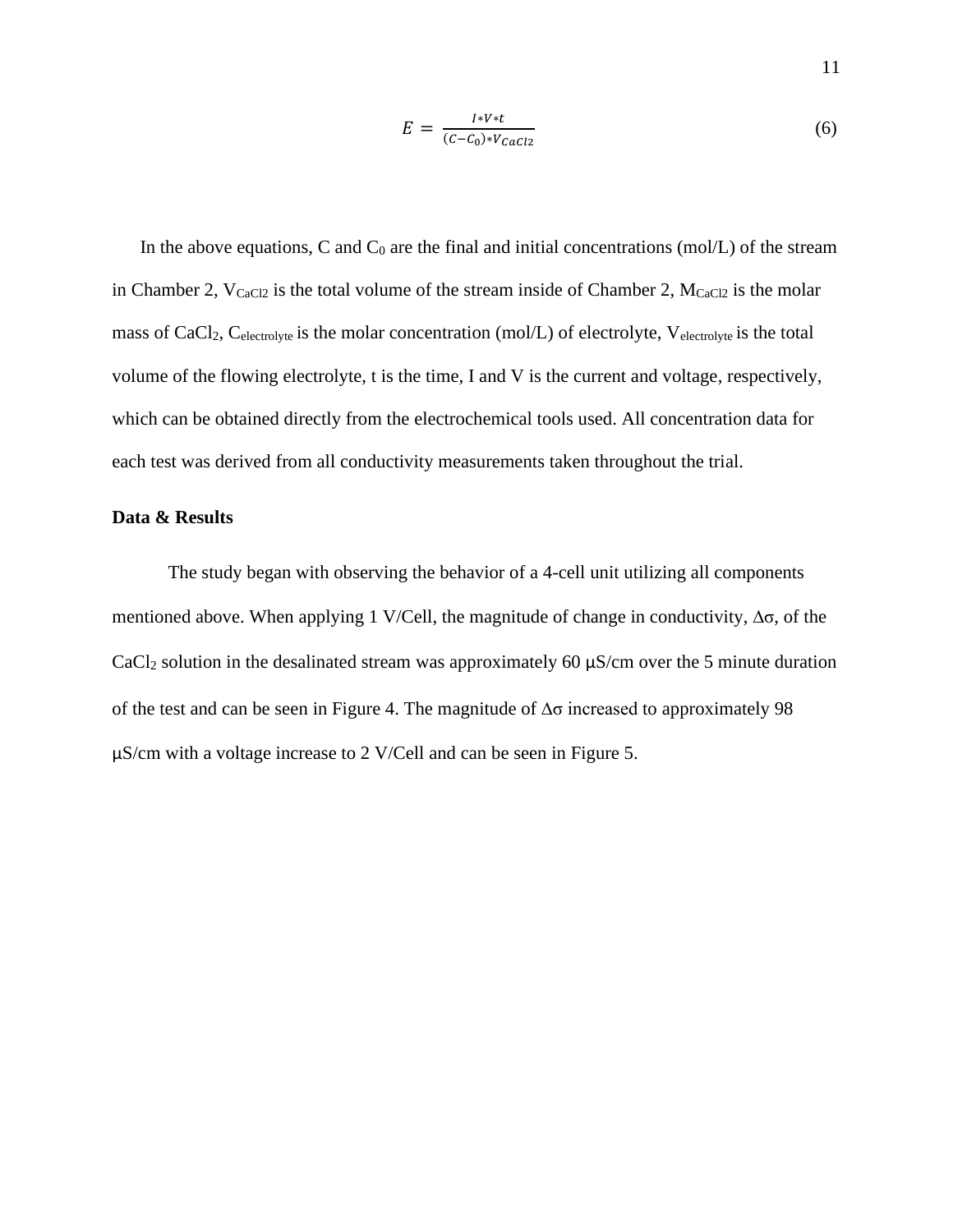

*Figure 4 - Conductivity vs. Time for 4-Cell Unit with an applied voltage of 1 V/Cell.*



*Figure 5 - Conductivity vs. Time for 4-Cell Unit with an applied voltage of 2 V/Cell.*

The unit was then lengthened to a total of 5 cells in which the tests were repeated. When a voltage of 1 V/Cell was applied to the larger unit,  $Δσ$  was approximately 120 μS/cm. When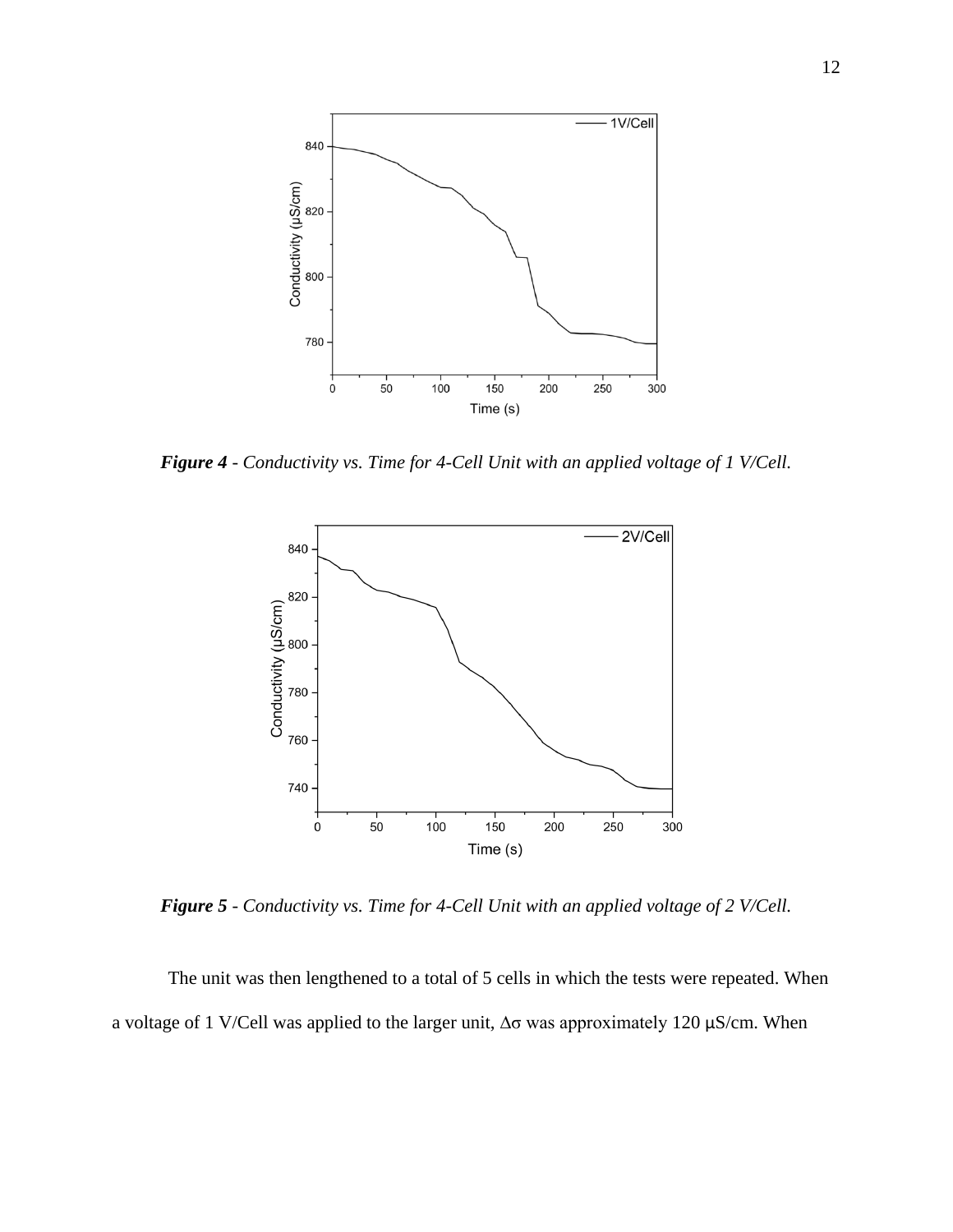voltage was raised to 2 V/Cell,  $Δσ$  was approximately 269 μS/cm. The data for both of these tests can be observed below in Figures 6 and 7.



*Figure 6 - Conductivity vs. Time for 5-Cell Unit with an applied voltage of 1 V/Cell.*



*Figure 7 - Conductivity vs. Time for 5-Cell Unit with an applied voltage of 2 V/Cell.*

A table compiling the results of the 4 tests can be observed below in Table 1.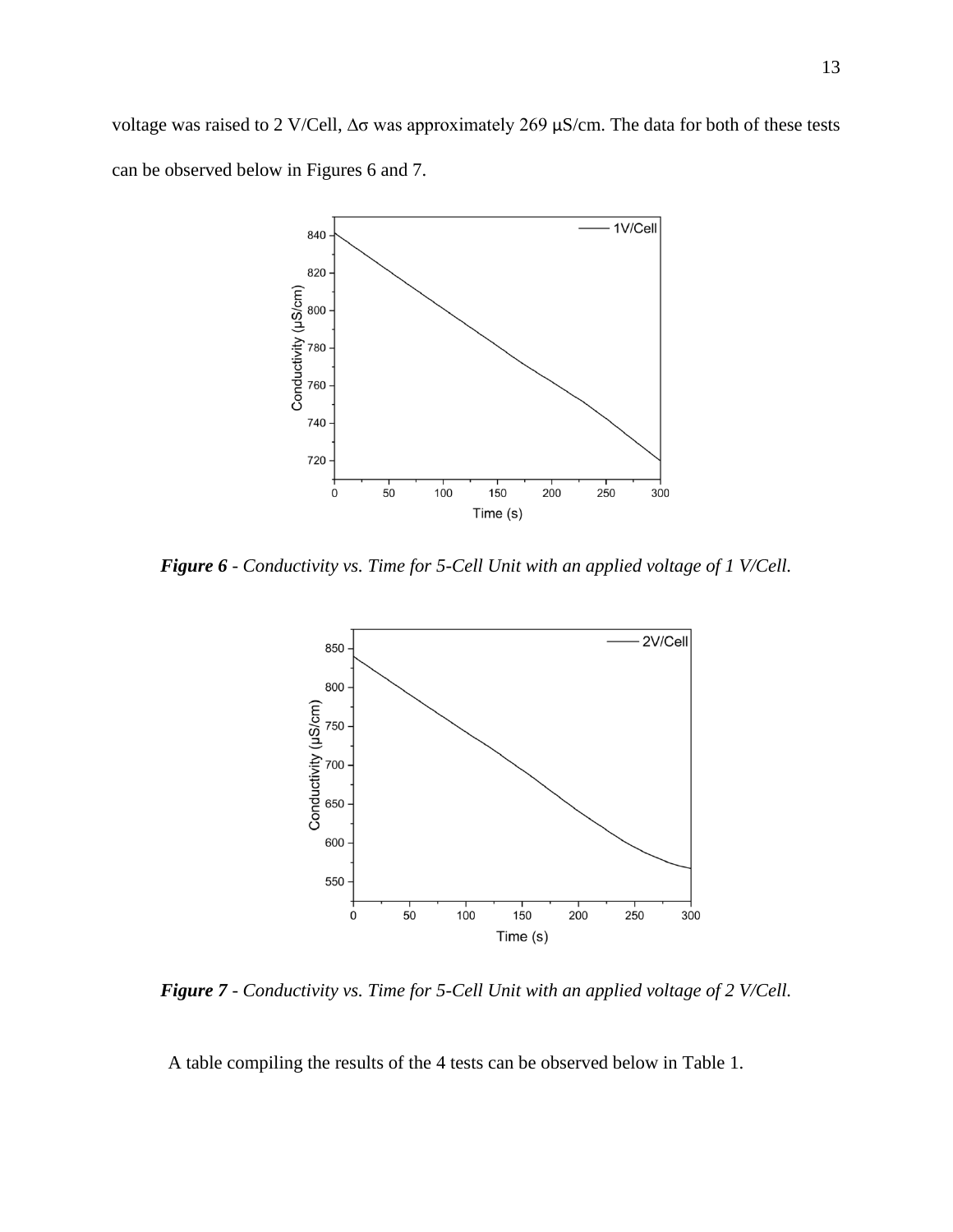| # of Cells | <b>Voltage</b> | <b>Total Voltage</b> | Δσ           |
|------------|----------------|----------------------|--------------|
|            | (V/Cell)       |                      | $(\mu S/cm)$ |
|            |                |                      | 60           |
|            |                |                      | 98           |
|            |                |                      | 120          |
|            |                |                      | 269          |

*Table 1 - Compilation of all conductivity vs. time tests. The voltage change between the 5-cell unit tests is significantly greater than the 4-cell tests.*

The conductivity tests described above were observed simultaneously with a test observing current through the unit over a fixed time period of 5 minutes. The 4-cell unit showed a sharp exponential decay for about 30 seconds when both 1 V/cell and 2 V/cell were applied to the unit and can be observed in Figures 8 and 9.



*Figure 8 - Current through the 4-cell unit vs. time with an applied voltage of 1 V/cell. The current decays exponentially until it levels out at approx. 7 mA.*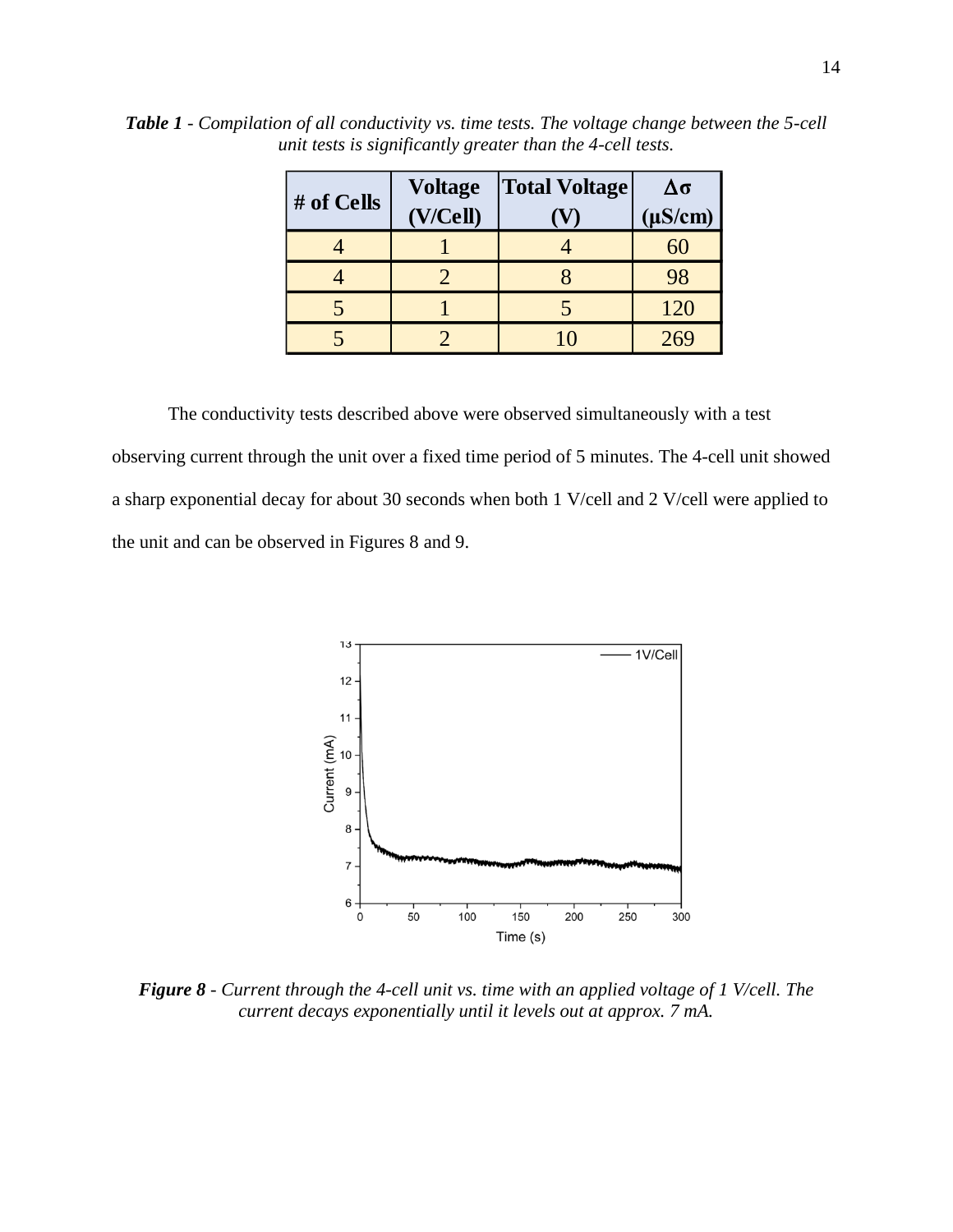

*Figure 9 - Current through the 4-cell unit vs. time with an applied voltage of 2 V/cell. The current decays exponentially until it reaches approx. 12 mA, then plateaus.*

When the 5-cell unit was tested, the current passing through it exhibited a much more gradual decline and can be observed in Figures 10 and 11.



*Figure 10 - Current through the 5-cell unit vs. time with an applied voltage of 1 V/cell. The change in current resembles the shape of a 3rd-order polynomial.*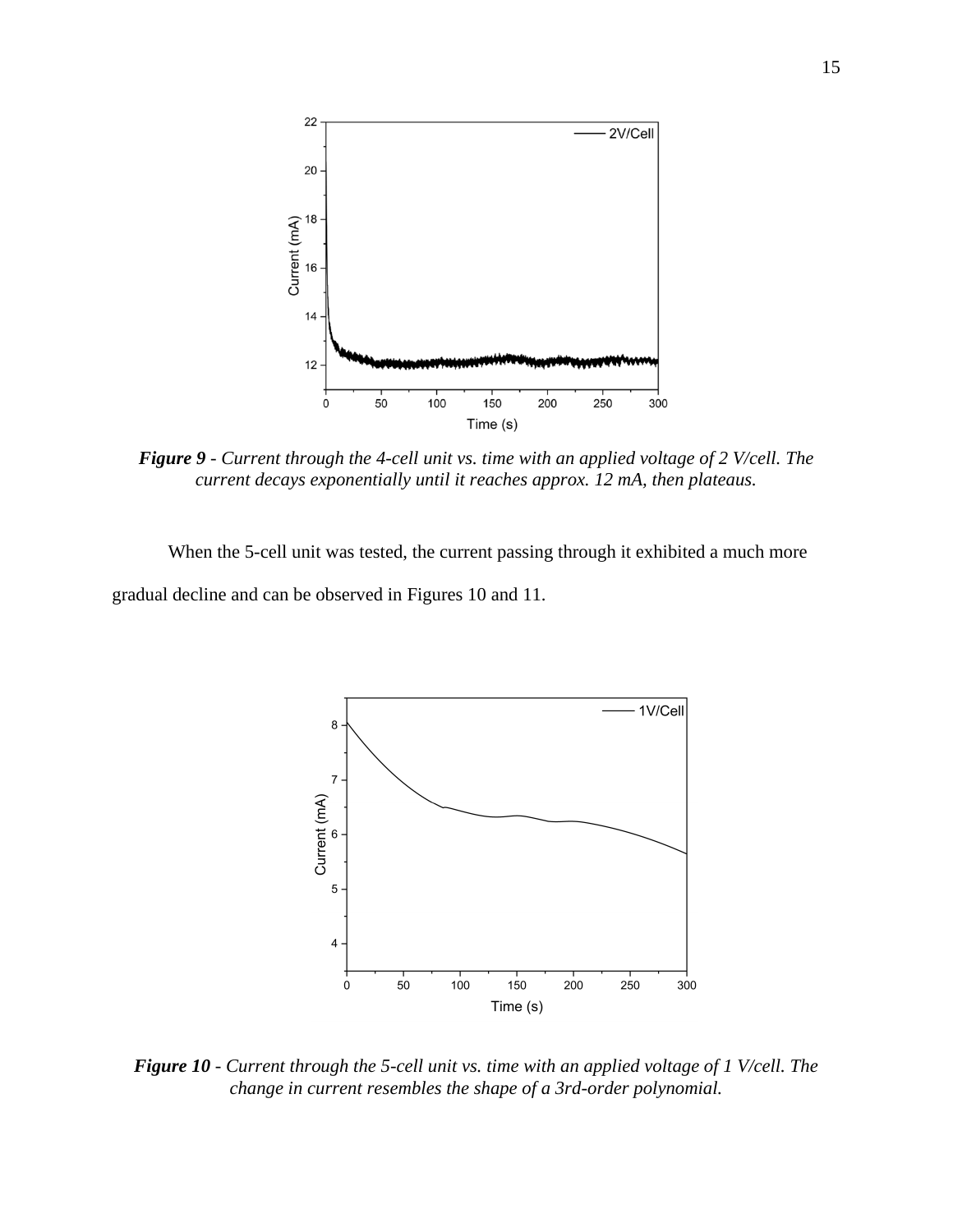

*Figure 11 - Current through the 5-cell unit vs. time with an applied voltage of 2 V/cell. The change in current resembles the shape of a 3rd-order polynomial - more defined than 1 V/cell.*

The current travelling through the redox couple (electrolyte) appeared to exhibit behavior consistent with previous studies when compared to changing the cell's electrical potential and can be observed Figure 12.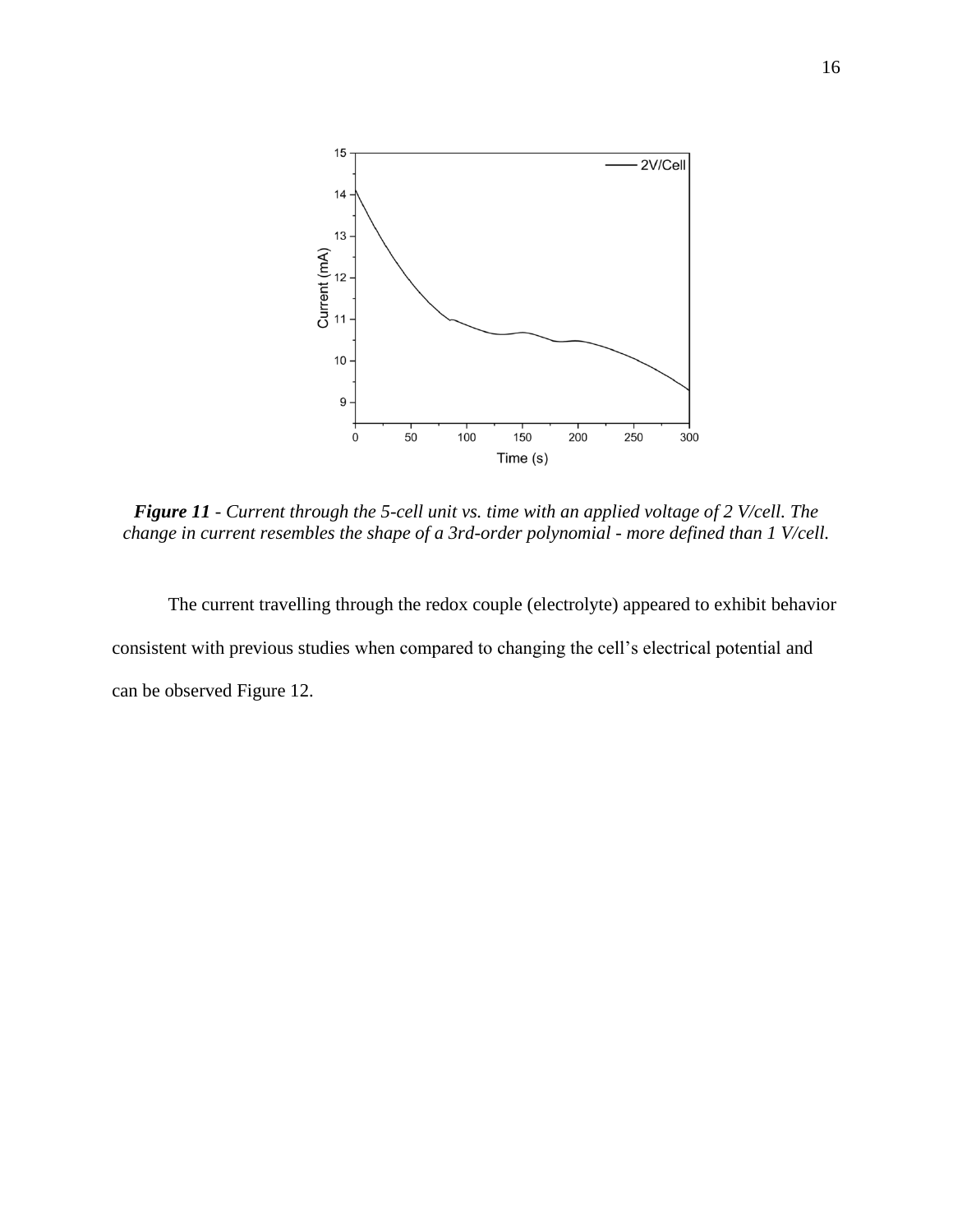

*Figure 12 - Plot of electrical potential vs. current passing through the electrolyte. The peaks in the curve denote successful redox reactions. The test starts at 0 V, increases potential to 0.75 V, decreases to -0.75 V, and returns to 0 V at a rate of 0.6 V/min.*

The unit itself was finally tested at three separate levels to observe the change in current

through the cell with respect to electrical potential. This can be seen below in Figure 13.



*Figure 13 - Current through the cell vs. electrical potential. This test includes a separate 3-cell unit in addition to the 4-cell and 5-cell units mentioned above.*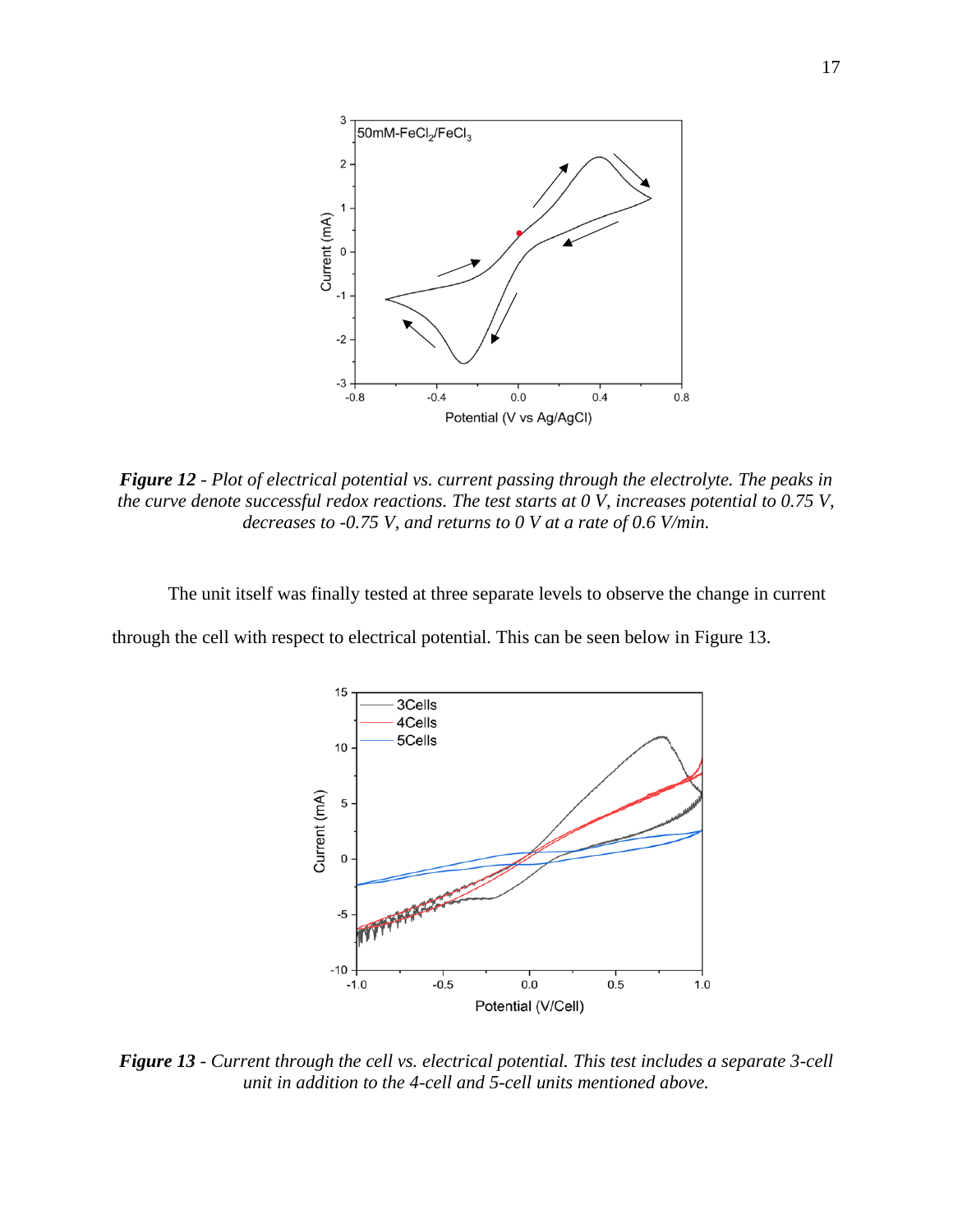#### **Conclusions & Analysis**

The data collected during the first tests, monitoring the change in conductivity over time, shows that the effectiveness of the cell over a standardized time period scales almost linearly over this cell range. It is recommended that studies continue to build larger units to document desalination effectiveness scaling up to and including sizes that can produce enough clean water to supply a household. At the scale of this study, it remains unknown where performance losses begin to appear – if they appear at all.

Monitoring change in current over time between 4-cell and 5-cell units show that the intensity of ion migration begins relatively high and immediately drops in the shape of exponential decay. For the 4-cell unit, this decay seems to plateau, and current maintains a constant level after approximately 30 seconds. This plateau is signifying of the unit's ion migration rate at steady state. When looking at the 5-cell unit, it initially begins with the same behavior. However, it seems that there's an inflection point in both tests around 150 seconds where the current begins to decrease again. Per these results, it is recommended that these tests are continued alongside conductivity tests to determine if any specific pattern can be identified between the number of cells per unit and drops in current.

The tests observing current vs changes in electrical potential had matched observations in the previous study. This test also confirmed that redox reactions were, in fact, occurring within the cell, and confirmed current through the cell is caused by ion migration. It is recommended that any future studies on this subject include this test in their observations to confirm the validity of all other obtained data.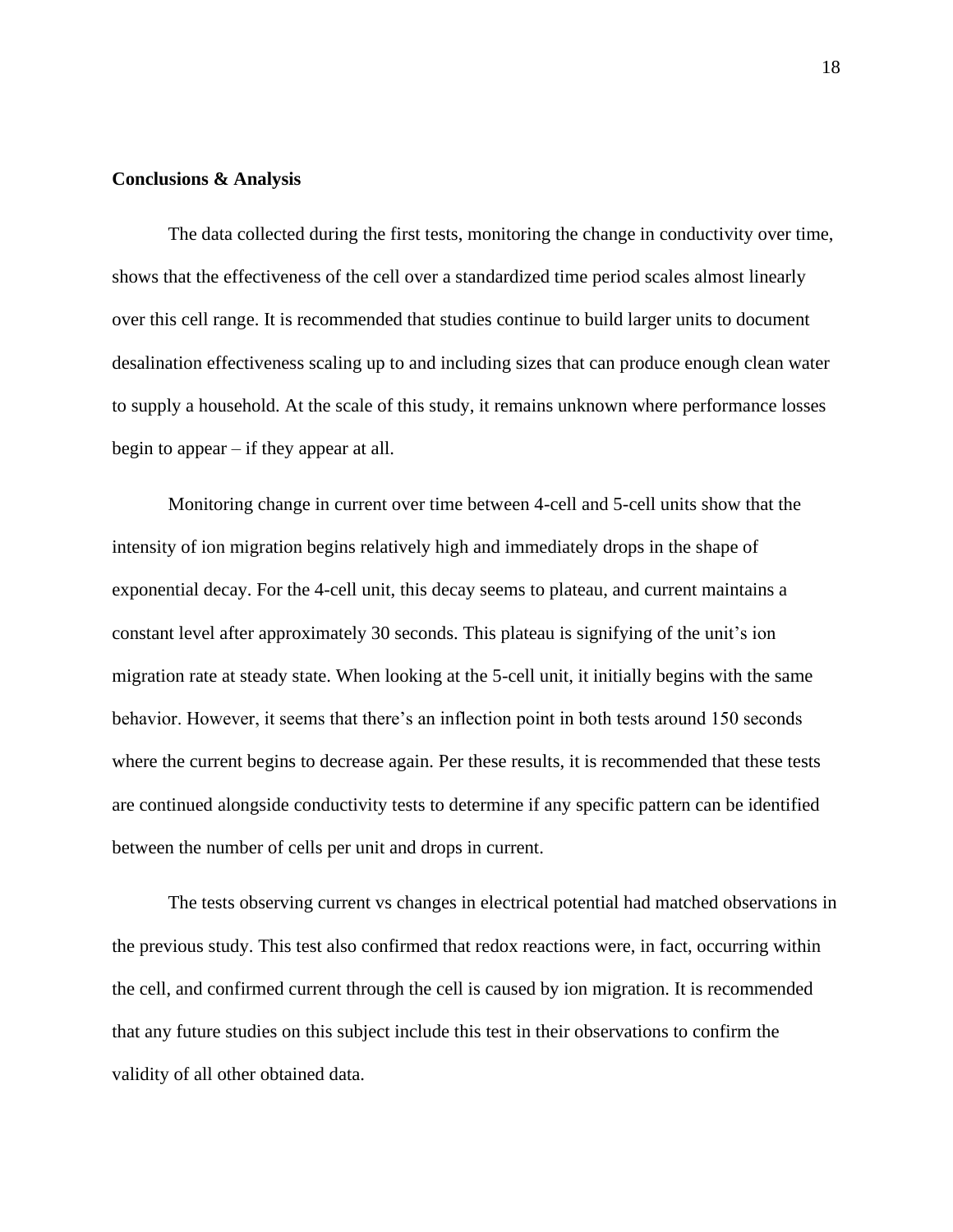With this study, there were multiple setbacks that limited the scope and sample size over its duration. The main reoccurring issue was chamber leakage and blockage. Over the course of numerous tests, it would become obvious that any of the 4 total chambers in the cell would begin to leak out of the sides between any of the membranes and/or become entirely blocked and inhibit any flow from occurring through the unit itself. This leakage/blockage is likely attributed to the difficult workability of the sealant used. It is recommended to avoid using waterproof silicone sealant in any future tests to adhere layers together, and an alternative should be sought prior to unit construction.